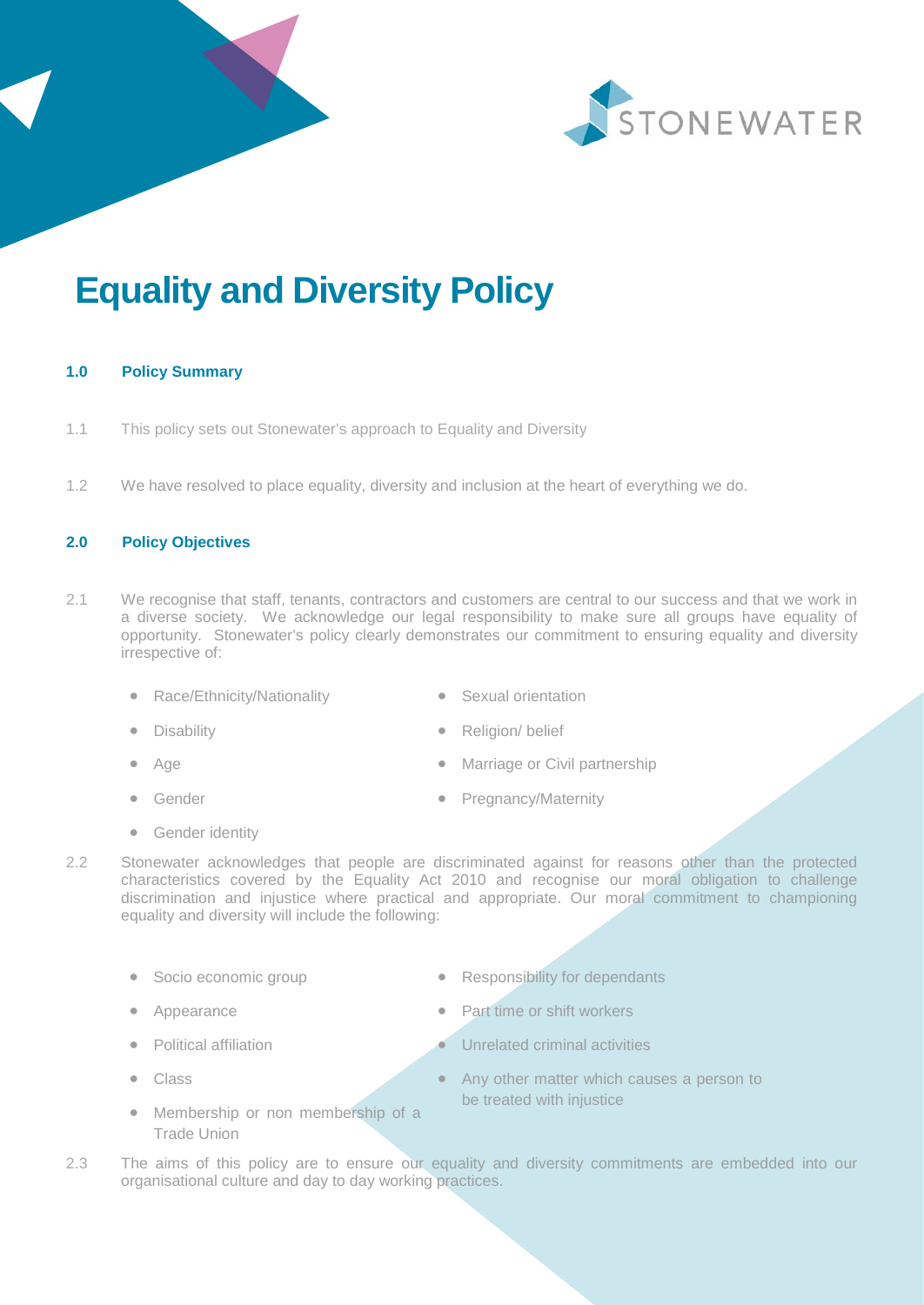

- 2.4 The policy will support Stonewater to meet its legal and regulatory obligations.
- 2.5 We have created our Equality and Diversity Policy and the measures to put it into practice on the basis of engagement with our tenants, stakeholders and to reflect best practice.
- 2.6 The responsibility for the Policy lies with the Board and the Chief Executive. However, each member of staff has a responsibility to make sure they apply this Policy.
- 2.7 In providing housing services and recruiting to our governance structures and staff, we will aim to ensure we do not discriminate, we treat everyone fairly and equitably and we respect their human rights.
- 2.8 This policy will be applied in connection to the Equality and Diversity Strategy & Action Plan and the People Strategy and all other relevant policies and strategies.

# **3.0 Legal Duty**

- 3.1 Stonewater is subject to the Equality Act 2010 Public Sector Equality Duty. This requires organisations delivering public services to pay Due Regard to
	- eliminate discrimination, harassment, victimisation and any other conduct prohibited by the Act;
	- advance equality of opportunity between people who share a protected characteristic and people who do not share it;
	- Foster good relations between people who share a protected characteristic and people who do not.

Stonewater's equality commitment goes much further than our legal obligations, it is our aim to tackle prejudice and promote an understanding equality, diversity and inclusion. We believe that it is important for our customers, board and committee members, contractors, forums and staff to reflect the communities in which we work. In achieving these aims, we will comply with the current equality legislation and regulatory requirements.

#### **4.0 Policy Details**

#### **General**

- 4.1 We will not treat anybody applying for housing, receiving services or working for us less or more favourably than anyone else due to a protected characteristic.
- 4.2 We will take positive action when we need to, to allow members of an under represented groups with a protected characteristic to receive equality of opportunity in housing, services and work.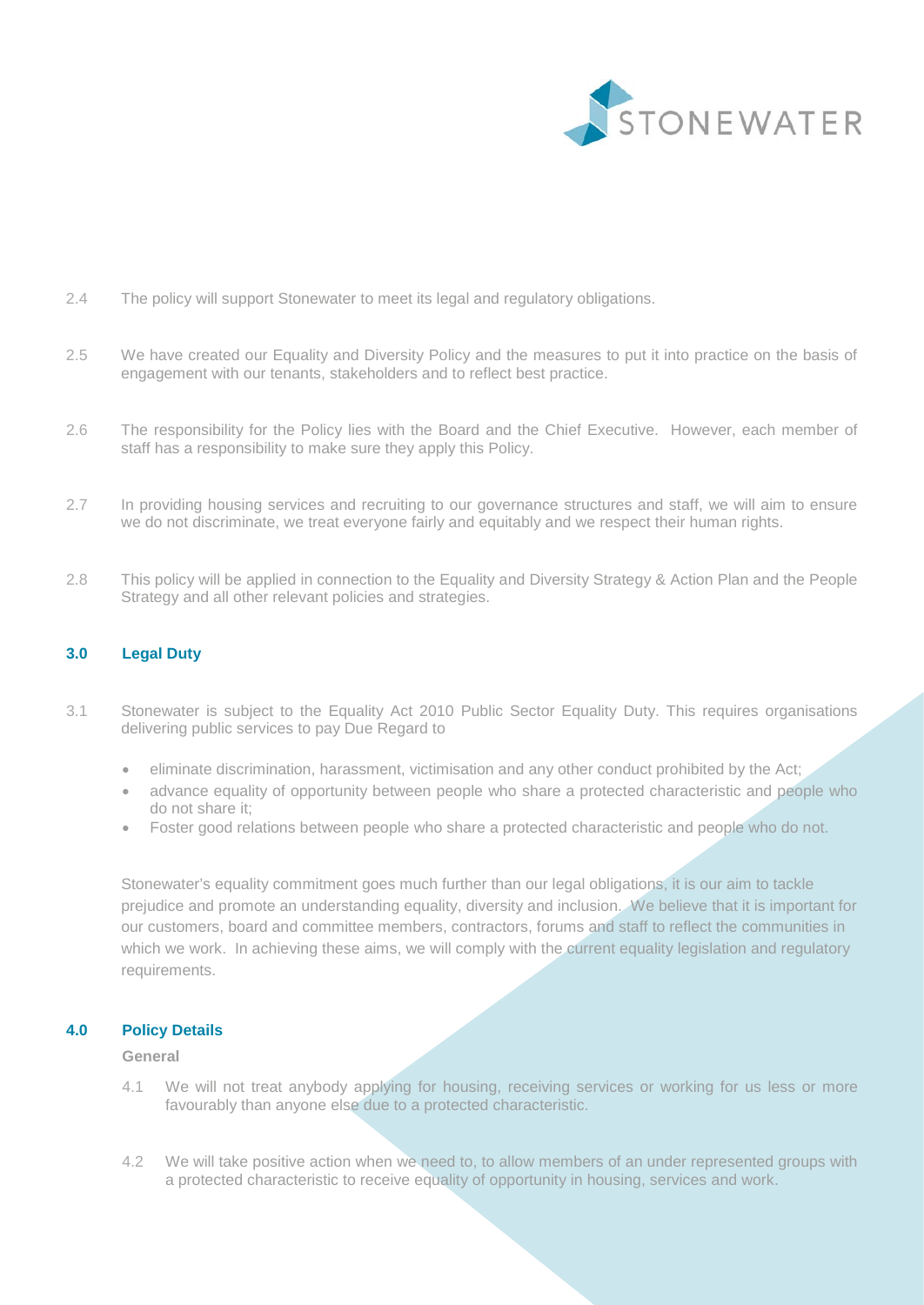

- 4.3 Members of the board, committees, and resident's groups will role model and champion our commitment to equal opportunities. Following our equal opportunities policy is essential for customers' associations to be recognised.
- 4.4 All main contractors, consultants and other agencies we hire must adhere to our equal opportunities policy, and over a reasonable time period have or set appropriate targets for representing minority groups within their workforce and have systems for monitoring and reporting progress as required by the equality legislation.
- 4.5 Contractors, consultants and other agencies working for us or in partnership with us will be asked to attend our equality and diversity training, where they can not show that they have provided their staff with the appropriate learning.
- 4.6 If we discover unlawful discrimination by partners, consultants, contractors or suppliers we will take action and where necessary we may review or terminate our agreements with them.
- 4.7 We will agree initiatives with our major partners to promote social inclusion and enhance community cohesion.
- 4.8 We will take effective action to tackle victimisation and harassment and we will always adopt a victim centred approach.
- 4.9 We will provide support to residents and our staff & partners will follow all of our Harassment and Victimisation policies and procedures that apply to the service they provide, and will provide sufficient support through our various assistance programmes to help employees.
- 4.10 To make sure people have equal access to services, we will provide an interpreter service and translate policies and documents where essentially required to meet people's needs.
- 4.11 We aim to ensure that all our offices are accessible and where this is not possible ensure the service provided is accessible.
- 4.12 We will build all new housing to the current standards set out in the equality and planning legislation.
- 4.13 We will ensure there is equal access to information and services by providing appropriate facilities. We will continue to consult with customers and stakeholders to ensure our organisational development helps us to meet our aims in the Business Plan.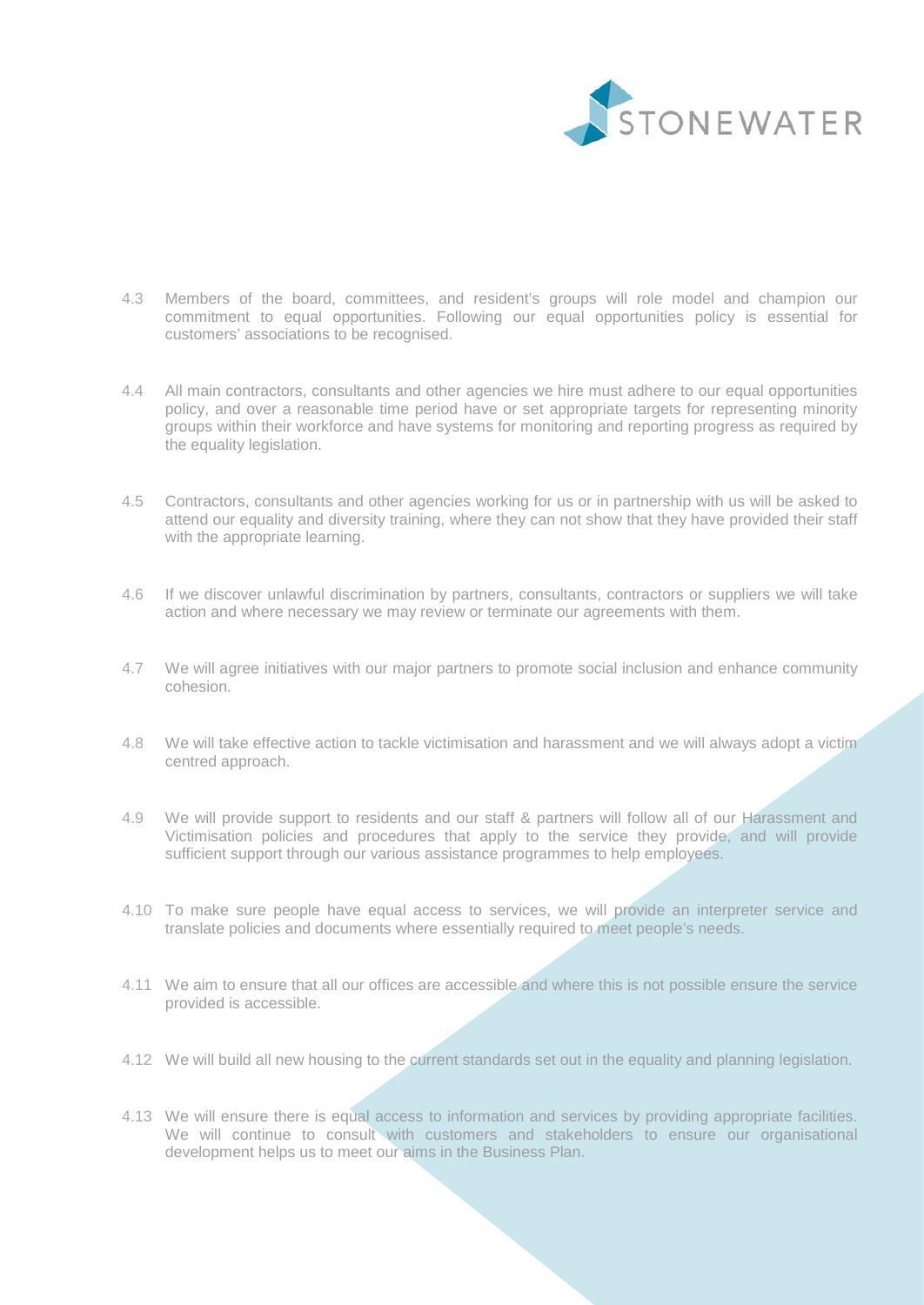

#### **Housing and Associated Services**

- 4.14 In providing services to our clients, we will:
	- i. ensure our properties are let through the use of fair processes adopting the relevant housing letting systems with an aim to prevent prejudice or discrimination; and
	- ii. Make sure we deal with complaints promptly, fairly and without discrimination.

## **Employment**

- 4.15 Using tools such as workforce profiling we aim to:
	- i. make sure we have access to the widest range of people and recruit the best employee for the job;
	- ii. make sure no applicant or employee receives less favourable treatment than another and, wherever possible, we give them the help they need to reach their full potential;
	- iii. achieve a workforce based on ability, which is in line with the working population in the communities in which we work;
	- iv. make sure all staff co-operate with this policy; and
	- v. Take appropriate action against anyone who breaches this policy.
- 4.16 Further information regarding our approach to recruitment and selection can be found in our Recruitment Policy and associated guidance.
- 4.17 Further information regarding our approach to learning and development can be found in our Learning and Development Policy and associated guidance.

#### **Customer and Staff Profiling:**

- 4.18 To ensure this policy is operating effectively and the organisation is providing a fair and equitable service we will use customer profiling and insight information. This information will be used to ensure we continue to comply with the Public Sector Equality Duty, all other equality legislation and the General Data Protection Regulation. Ongoing monitoring will allow us to take appropriate action to tackle discrimination, victimisation or harassment and promote equality of opportunity.
- 4.19 Each year, employees will be able to check and, if necessary, correct their own records. Otherwise, we will restrict access to this information in line with data protection regulations.
- 4.20 We will analyse these records regularly and take appropriate follow-up action.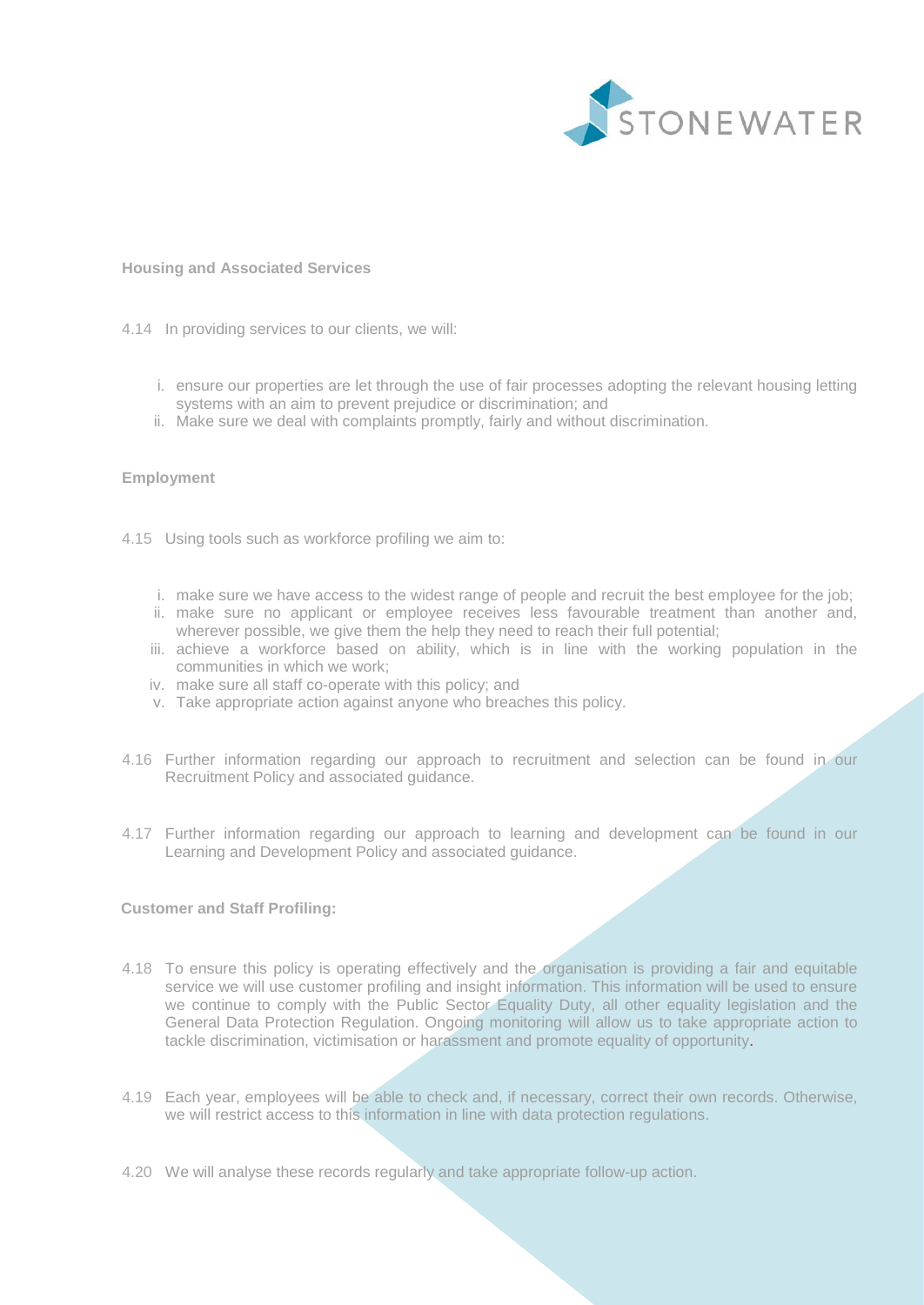

## **5.0 Key Objectives**

- 5.1 We are able to design and maintain services which meet the diverse needs of the communities in which we operate.
- 5.2 Clear leadership establishes a strong ethos for equality & diversity and improves our outcomes and service delivery.
- 5.3 We continue to review and work within our cohesive Stonewater Equality & Diversity Strategy and Action Plan.
- 5.4 Resident and staff profiling data is recorded and maintained.
- 5.5 All Stonewater staff have an understanding of equality & diversity issues that relate to their delivery of service, reflecting good practice and their rights and responsibilities as a member of staff.

## **6.0 Key Areas of Work**

To ensure we are able to embed equality and diversity into the heart of the organisation we will focus on the following key areas of work

- Knowing our customers
- Leadership, partnership and organisational commitment
- Community engagement and satisfaction
- Responsive services and customer care
- Modern, diverse and reflective workforce

## **7.0 Key Outcomes**

- 7.1 We will comply with equality legislation and work towards developing mechanisms to challenge and tackle discrimination when providing goods and services.
- 7.2 When employing staff, we comply with all equality legislation
- 7.3 We will treat people fairly and equitably to improve equality of opportunity for our staff, residents and stakeholders.